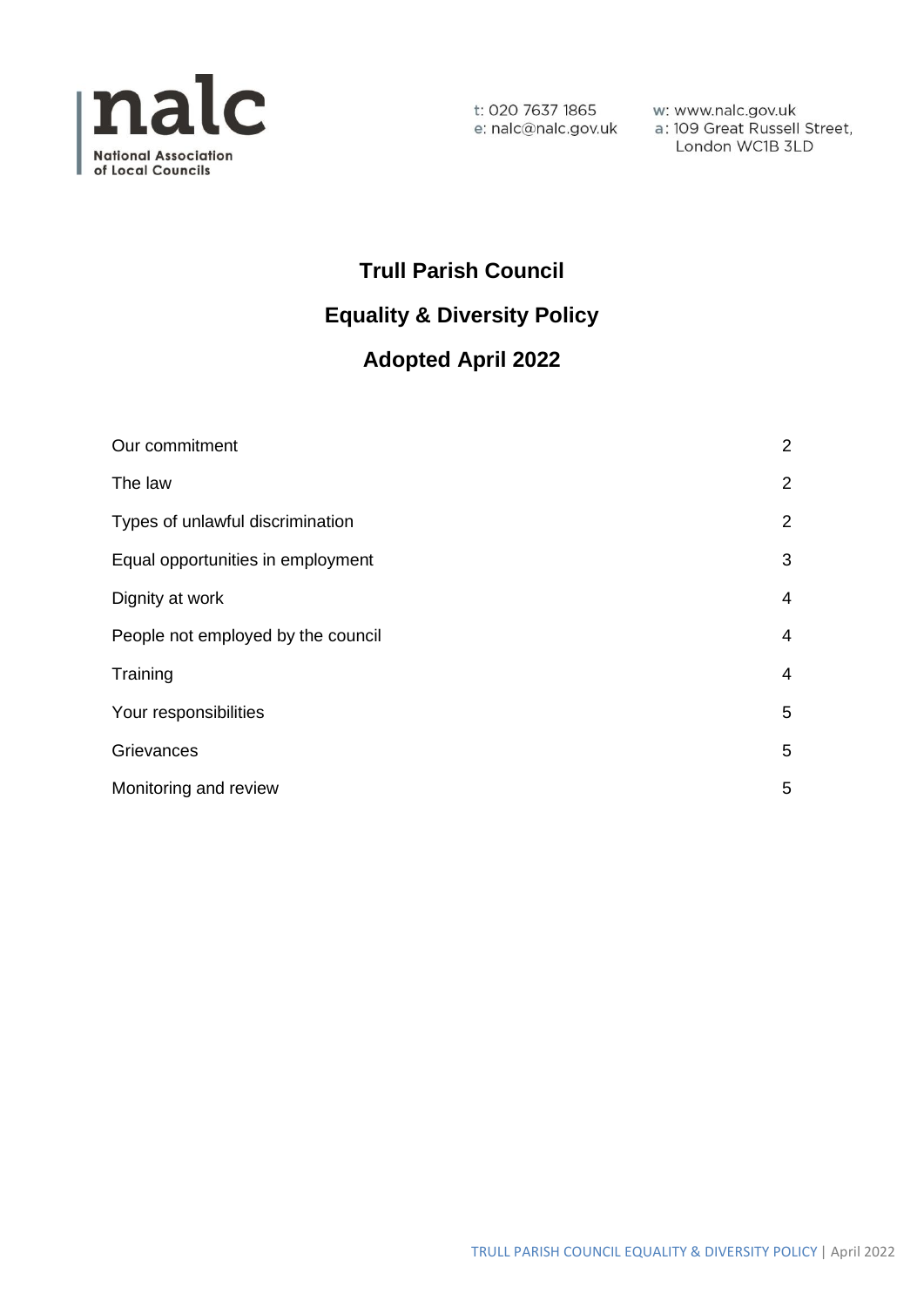

t: 020 7637 1865

t: 020 7637 1865 w: www.nalc.gov.uk<br>e: nalc@nalc.gov.uk a: 109 Great Russell Street, London WC1B 3LD

# **Our commitment**

The council is committed to providing equal opportunities in employment and to avoiding unlawful discrimination.

This policy is intended to assist the council to put this commitment into practice. Compliance with this policy should also ensure that employees do not commit unlawful acts of discrimination.

Striving to ensure that the work environment is free of harassment and bullying and that everyone is treated with dignity and respect is an important aspect of ensuring equal opportunities in employment.

# **The law**

It is unlawful to discriminate directly or indirectly in recruitment or employment because of age, disability, sex, gender reassignment, pregnancy, maternity, race (which includes colour, nationality, caste and ethnic or national origins), sexual orientation, religion or belief, or because someone is married or in a civil partnership. These are known as "protected characteristics".

Discrimination after employment may also be unlawful, e.g. refusing to give a reference for a reason related to one of the protected characteristics.

The council will not discriminate against or harass a member of the public in the provision of services or goods. It is unlawful to fail to make reasonable adjustments to overcome barriers to using services caused by disability. The duty to make reasonable adjustments includes the removal, adaptation or alteration of physical features, if the physical features make it impossible or unreasonably difficult for disabled people to make use of services. In addition, service providers have an obligation to think ahead and address any barriers that may impede disabled people from accessing a service.

# **Types of unlawful discrimination**

Direct discrimination is where a person is treated less favourably than another because of a protected characteristic.

In limited circumstances, employers can directly discriminate against an individual for a reason related to any of the protected characteristics where there is an occupational requirement. The occupational requirement must be crucial to the post and a proportionate means of achieving a legitimate aim.

Indirect discrimination is where a provision, criterion or practice is applied that is discriminatory in relation to individuals who have a relevant protected characteristic such that it would be to the detriment of people who share that protected characteristic compared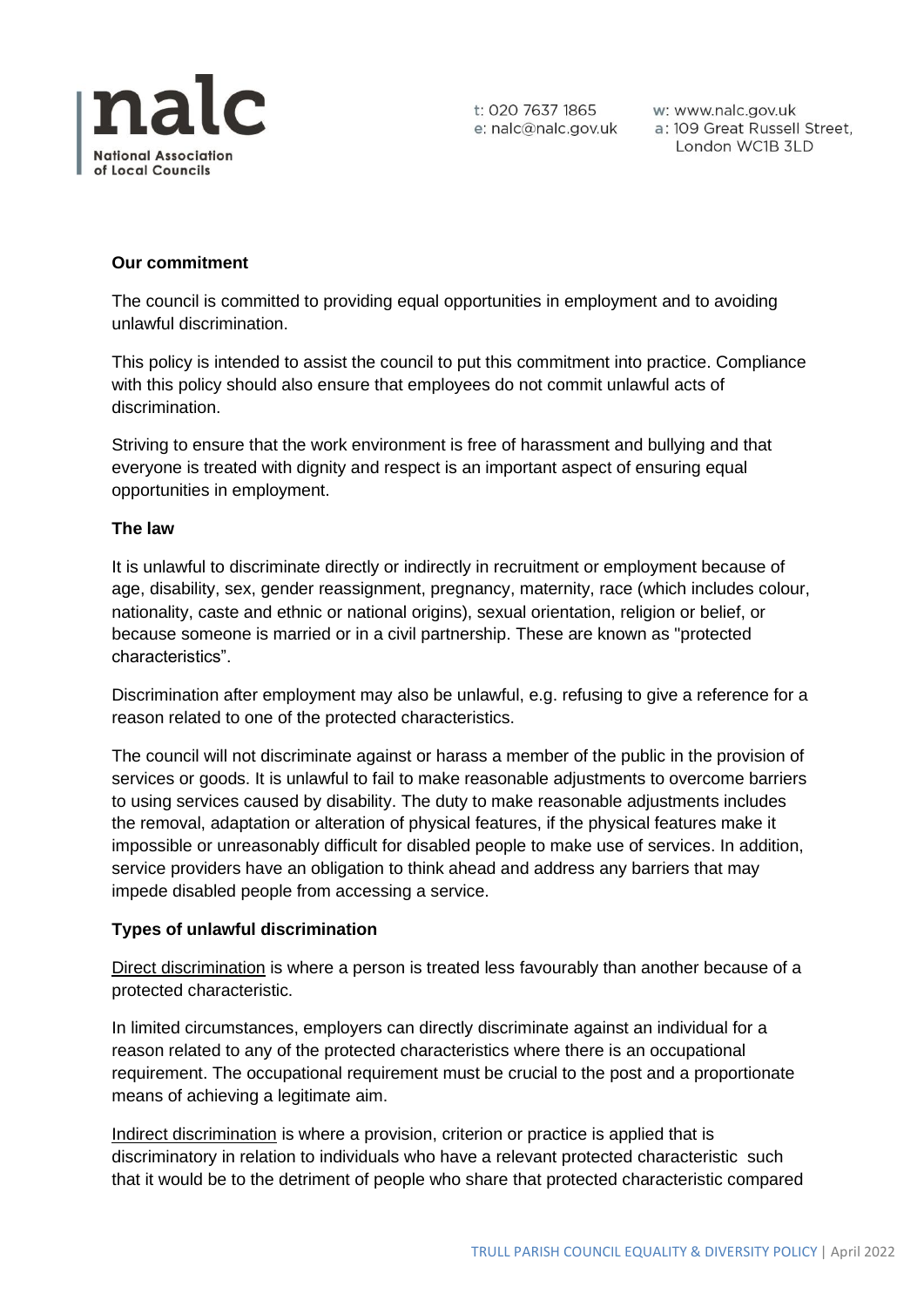

t: 020 7637 1865

t: 020 7637 1865 w: www.nalc.gov.uk<br>e: nalc@nalc.gov.uk a: 109 Great Russell Street, London WC1B 3LD

with people who do not, and it cannot be shown to be a proportionate means of achieving a legitimate aim.

Harassment is where there is unwanted conduct, related to one of the protected characteristics (other than marriage and civil partnership, and pregnancy and maternity) that has the purpose or effect of violating a person's dignity; or creating an intimidating, hostile, degrading, humiliating or offensive environment. It does not matter whether or not this effect was intended by the person responsible for the conduct.

Associative discrimination is where an individual is directly discriminated against or harassed for association with another individual who has a protected characteristic.

Perceptive discrimination is where an individual is directly discriminated against or harassed based on a perception that he/she has a particular protected characteristic when he/she does not, in fact, have that protected characteristic.

Third-party harassment occurs where an employee is harassed and the harassment is related to a protected characteristic, by third parties.

Victimisation occurs where an employee is subjected to a detriment, such as being denied a training opportunity or a promotion because he/she made or supported a complaint or raised a grievance under the Equality Act 2010, or because he/she is suspected of doing so. However, an employee is not protected from victimisation if he/she acted maliciously or made or supported an untrue complaint.

Failure to make reasonable adjustments is where a physical feature or a provision, criterion or practice puts a disabled person at a substantial disadvantage compared with someone who does not have that protected characteristic and the employer has failed to make reasonable adjustments to enable the disabled person to overcome the disadvantage.

# **Equal opportunities in employment**

The council will avoid unlawful discrimination in all aspects of employment including recruitment, promotion, opportunities for training, pay and benefits, discipline and selection for redundancy.

# **Recruitment**

Person and job specifications will be limited to those requirements that are necessary for the effective performance of the job. Candidates for employment or promotion will be assessed objectively against the requirements for the job, taking account of any reasonable adjustments that may be required for candidates with a disability. Disability and personal or home commitments will not form the basis of employment decisions except where necessary.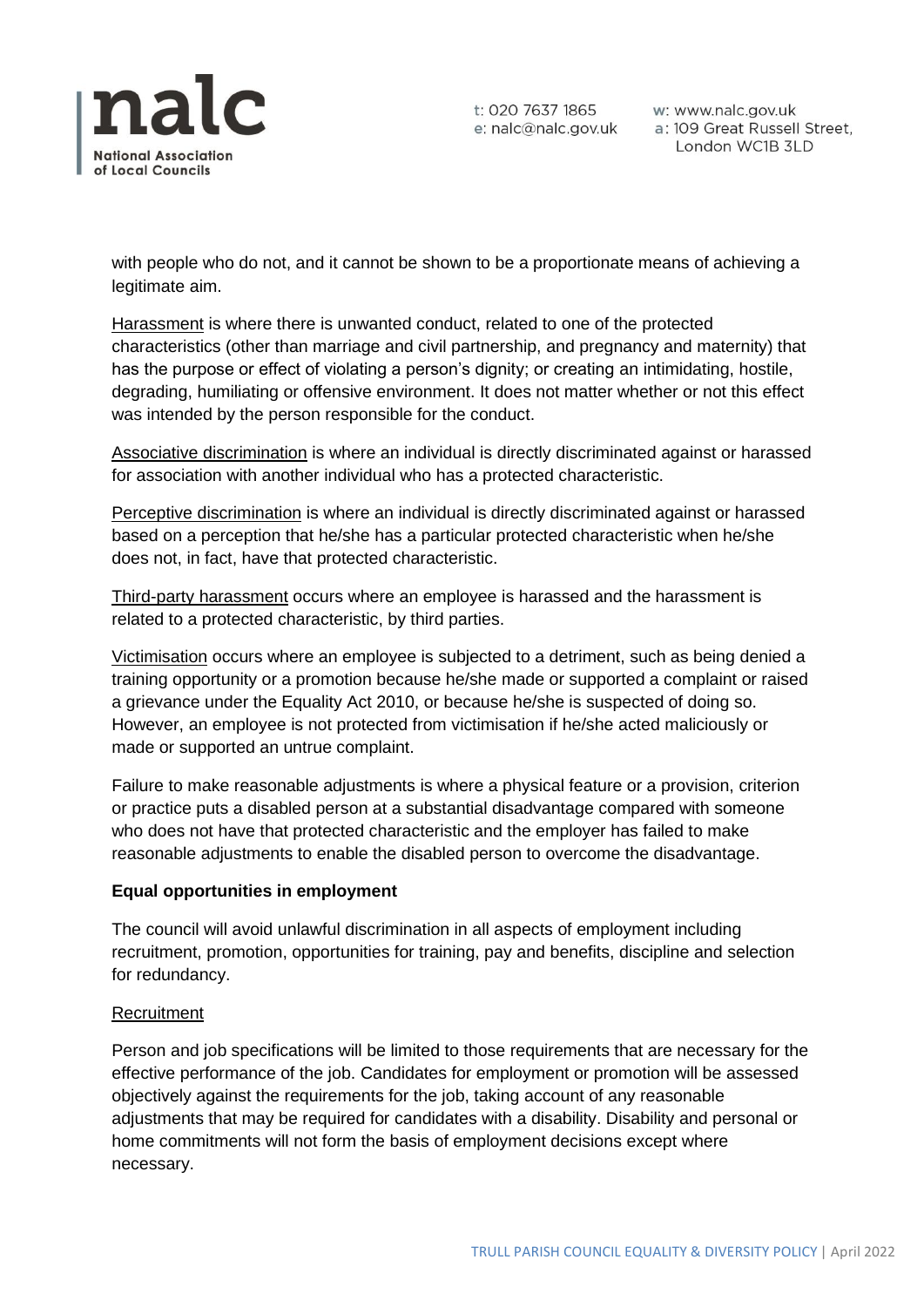

t: 020 7637 1865

t: 020 7637 1865 w: www.nalc.gov.uk<br>e: nalc@nalc.gov.uk a: 109 Great Russell Street, London WC1B 3LD

# Working practices

The council will consider any possible indirectly discriminatory effect of its standard working practices, including the number of hours to be worked, the times at which these are to be worked and the place at which work is to be done, when considering requests for variations to these standard working practices and will refuse such requests only if the council considers it has good reasons, unrelated to any protected characteristic, for doing so. The council will comply with its obligations in relation to statutory requests for contract variations. The council will also make reasonable adjustments to its standard working practices to overcome barriers caused by disability.

#### Equal opportunities monitoring

The council will monitor the ethnic, gender and age composition of the existing workforce and of applicants for jobs (including promotion), and the number of people with disabilities within these groups and will consider and take any appropriate action to address any problems that may be identified as a result of the monitoring process.

The council treats personal data collected for reviewing equality and diversity in accordance with the data protection policy. Information about how data is used and the basis for processing is provided in the council's privacy notices.

# **Dignity at work**

The council has a separate dignity at work policy concerning issues of bullying and harassment on any ground, and how complaints of this type will be dealt with.

#### **People not employed by the council**

The council will not discriminate unlawfully against those using or seeking to use the services provided by the council.

You should report any bullying or harassment by suppliers, visitors or others to the council who will take appropriate action.

# **Training**

The council will provide training and raise awareness of equal opportunities to those likely to be involved in recruitment or other decision making where equal opportunities issues are likely to arise.

The council will provide training and raise awareness of all staff engaged to work at the council to help them understand their rights and responsibilities under the dignity at work policy and what they can do to help create a working environment free of bullying and harassment.